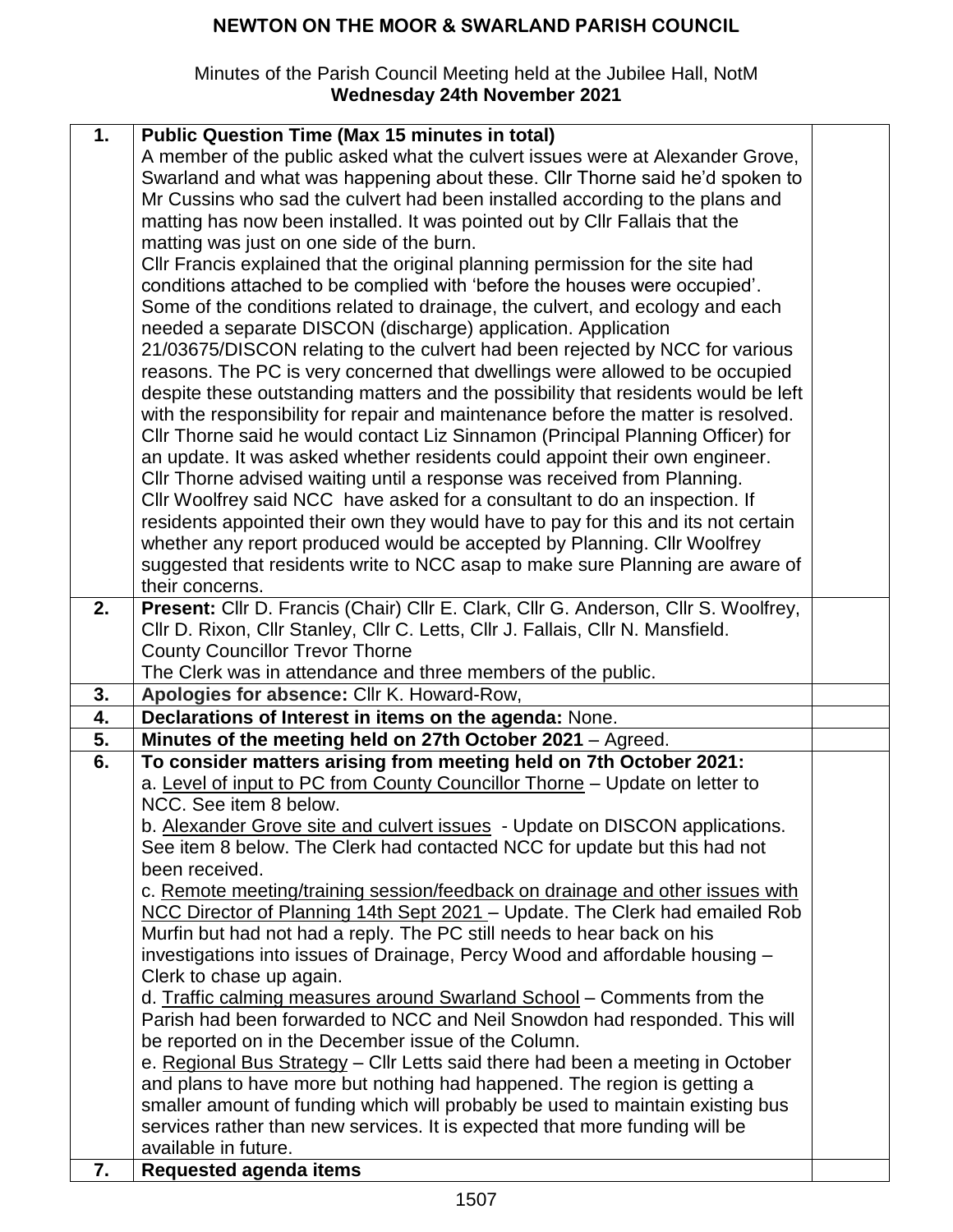|    | a. Vyner Park Update - Cllr Woolfrey said all is well at VP. Maintenance is<br>continuing. Football is taking off with an adult team playing regularly and the<br>possibility of junior players as well. The Management Committee is meeting in<br>December and the Nelsons Review meeting is on 3rd December. The budget<br>request for 22/23 has been submitted to the PC and is the same as in 21/22.<br>b. Preparing PC Budget 22/23 - Feedback from meeting of Finance Group.<br>Draft budget attached at Appendix 1 for discussion and approval. Cllr Francis<br>proposed a precept of £23,000 which is a slight increase. However, as the | <b>Clerk</b> |
|----|--------------------------------------------------------------------------------------------------------------------------------------------------------------------------------------------------------------------------------------------------------------------------------------------------------------------------------------------------------------------------------------------------------------------------------------------------------------------------------------------------------------------------------------------------------------------------------------------------------------------------------------------------|--------------|
|    | number of properties in the Parish has increased, residents overall will not have                                                                                                                                                                                                                                                                                                                                                                                                                                                                                                                                                                |              |
|    | to pay more. This proposal was agreed.                                                                                                                                                                                                                                                                                                                                                                                                                                                                                                                                                                                                           |              |
|    | c. Changes to PC Risk Assessment 2021 Feedback from Meeting of Finance                                                                                                                                                                                                                                                                                                                                                                                                                                                                                                                                                                           |              |
|    | Group for discussion and agreement. The Clerk will mark the proposed changes                                                                                                                                                                                                                                                                                                                                                                                                                                                                                                                                                                     | <b>Clerk</b> |
|    | and circulate the proposed Risk Assessment for approval at the January                                                                                                                                                                                                                                                                                                                                                                                                                                                                                                                                                                           |              |
|    | meeting.                                                                                                                                                                                                                                                                                                                                                                                                                                                                                                                                                                                                                                         |              |
|    | d. Update on Parish Plan and Climate Action Group (CAG) - briefing note<br>previously circulated. Cllr Clark summarised that the PC has declared a Climate<br>Emergency and has set up a group of residents from throughout the Parish.<br>Meeting planned on January 11th at Swarland Club. Suggestions invited for<br>possible objectives for the group and projects with the aim of getting people to<br>take ownership of the group. Suggestions also invited about other                                                                                                                                                                    |              |
|    | people/groups to invite to participate such as the school, caravan park and local                                                                                                                                                                                                                                                                                                                                                                                                                                                                                                                                                                |              |
|    | landowners. Vyner Park is being invited to nominate a representative. Cllr Clark                                                                                                                                                                                                                                                                                                                                                                                                                                                                                                                                                                 |              |
|    | requested £30 to pay for the hire of the club for the meeting. This was agreed.                                                                                                                                                                                                                                                                                                                                                                                                                                                                                                                                                                  |              |
|    | With regard to the Parish Plan, the CAG and public transport will be part of the                                                                                                                                                                                                                                                                                                                                                                                                                                                                                                                                                                 |              |
|    | Parish Plan. More details are for later discussion.                                                                                                                                                                                                                                                                                                                                                                                                                                                                                                                                                                                              |              |
|    | e. Parking on C106 through Newton on the Moor (Cllr Howard-Row).- To next                                                                                                                                                                                                                                                                                                                                                                                                                                                                                                                                                                        |              |
|    | meeting but request to keep clear of junctions and not park on pavements to be                                                                                                                                                                                                                                                                                                                                                                                                                                                                                                                                                                   |              |
|    | included in item for December's Column.                                                                                                                                                                                                                                                                                                                                                                                                                                                                                                                                                                                                          |              |
|    | f. Condition of Swarland Roads - Proposed site meeting with Cllr Thorne. This                                                                                                                                                                                                                                                                                                                                                                                                                                                                                                                                                                    |              |
|    | was discussed with Cllr Thorne. Need to have Highways Officer and a Planning                                                                                                                                                                                                                                                                                                                                                                                                                                                                                                                                                                     |              |
|    | Officer preferably Rob Murfin (Director). Whoever attends from NCC needs to                                                                                                                                                                                                                                                                                                                                                                                                                                                                                                                                                                      |              |
|    | be fully briefed. Cllrs Fallais and Woolfrey will attend and Parish Clerk. It was                                                                                                                                                                                                                                                                                                                                                                                                                                                                                                                                                                |              |
|    | agreed to have a meeting beforehand to discuss strategy.                                                                                                                                                                                                                                                                                                                                                                                                                                                                                                                                                                                         |              |
| 8. | Report by County Councillor and meetings attended by Councillors:                                                                                                                                                                                                                                                                                                                                                                                                                                                                                                                                                                                |              |
|    | CIIr Thorne was welcomed to the meeting. CIIr Thorne updated the PC on the                                                                                                                                                                                                                                                                                                                                                                                                                                                                                                                                                                       |              |
|    | refurbishment of County Hall and his current activities. As Chairman of the                                                                                                                                                                                                                                                                                                                                                                                                                                                                                                                                                                      |              |
|    | Strategic Planning Committee, Cllr Thorne has been involved with approving the                                                                                                                                                                                                                                                                                                                                                                                                                                                                                                                                                                   |              |
|    | following;                                                                                                                                                                                                                                                                                                                                                                                                                                                                                                                                                                                                                                       |              |
|    | Britishvolt Gigaplant factory to be built in Cambois which is expected to                                                                                                                                                                                                                                                                                                                                                                                                                                                                                                                                                                        |              |
|    | be fully operational by 2028 bringing 3,000 jobs to SE Northumberland.                                                                                                                                                                                                                                                                                                                                                                                                                                                                                                                                                                           |              |
|    | Northumberland Line with 3 new railway stations in Ashington, Seaton                                                                                                                                                                                                                                                                                                                                                                                                                                                                                                                                                                             |              |
|    | Delaval and Bedlington.                                                                                                                                                                                                                                                                                                                                                                                                                                                                                                                                                                                                                          |              |
|    | Quarry at Fourstones, Haydon Bridge.                                                                                                                                                                                                                                                                                                                                                                                                                                                                                                                                                                                                             |              |
|    | Locally NCC has recently improved the road between Longframlington and                                                                                                                                                                                                                                                                                                                                                                                                                                                                                                                                                                           |              |
|    | NotM. Cllr Thorne has been on a site visit to look at Old Park Road and a repair                                                                                                                                                                                                                                                                                                                                                                                                                                                                                                                                                                 |              |
|    | scheme has been agreed.                                                                                                                                                                                                                                                                                                                                                                                                                                                                                                                                                                                                                          |              |
|    | CIIr Thorne credited CIIr Rixon with requesting the new footpath between the                                                                                                                                                                                                                                                                                                                                                                                                                                                                                                                                                                     |              |
|    | crossroads and Vyner Park in Swarland.                                                                                                                                                                                                                                                                                                                                                                                                                                                                                                                                                                                                           |              |
|    | CIIr Francis asked if CIIr Thorne would consider supporting the recent                                                                                                                                                                                                                                                                                                                                                                                                                                                                                                                                                                           |              |
|    | suggestions made by the PC for the 2022/23 Local Transport Plan which                                                                                                                                                                                                                                                                                                                                                                                                                                                                                                                                                                            |              |
|    | includes improving unadopted roads in Swarland - Cllr Thorne said he would.                                                                                                                                                                                                                                                                                                                                                                                                                                                                                                                                                                      |              |
|    | CIIr Thorne said he had been litter picking on the A1 and invited potential                                                                                                                                                                                                                                                                                                                                                                                                                                                                                                                                                                      |              |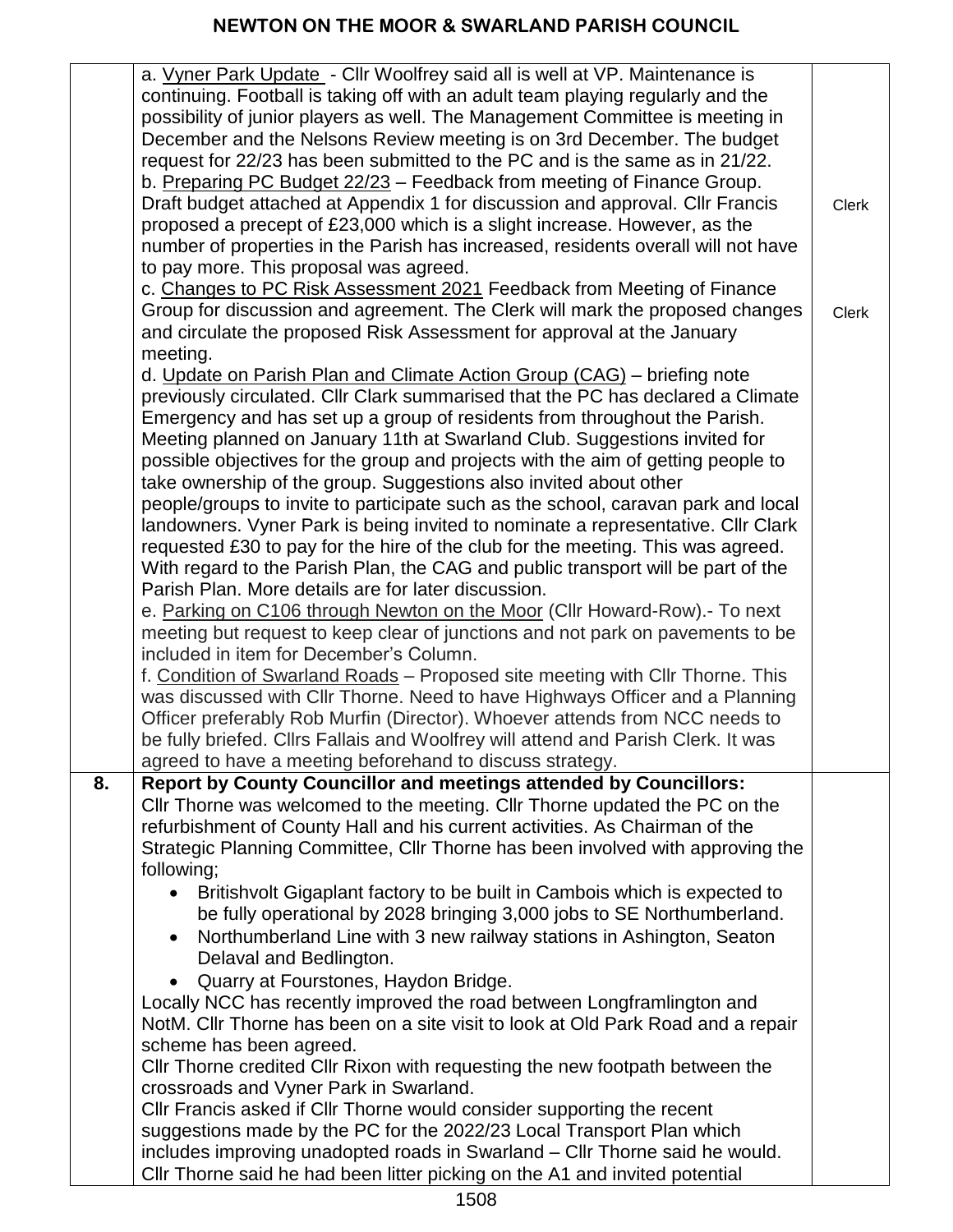|     | volunteers to contact him. He is now a Director of 'Invest in Alnwick' (which is                               |  |
|-----|----------------------------------------------------------------------------------------------------------------|--|
|     | working to improve investment in Alnwick) and 'Rural Sparse' which is a group                                  |  |
|     | lobbying for services in sparsely populated areas. Cllr Thorne is also a                                       |  |
|     | Governor for the Royal Grammar School.                                                                         |  |
|     | CIIr Rixon asked if CIIr Thorne could do anything to address the complaints                                    |  |
|     | being made that GP's cannot be contacted. Cllr Thorne said he'd ask Cllr                                       |  |
|     | Veronica Jones (Spokesperson for Health & Wellbeing) to contact Cllr Rixon.                                    |  |
|     | CIIr Rixon also asked if CIIr Thorne could chase up the repainting of road                                     |  |
|     | markings in Swarland & NotM. Cllr Thorne undertook to do this.                                                 |  |
|     | CIIr Thorne said he was sorry his absence from PC meetings had annoyed the                                     |  |
|     |                                                                                                                |  |
|     | PC and apologised.                                                                                             |  |
| 9.  | <b>Finance</b>                                                                                                 |  |
|     | a. Clerk's salary for November and December 2021 - £791.00<br>Payment to HM Revenues & Customs PAYE<br>£158.20 |  |
|     | Payment to Clerk = £791.00 plus expenses £59.64 - £158.20 =<br>£692.44                                         |  |
|     |                                                                                                                |  |
|     | Other receipts and payments:<br>b.                                                                             |  |
|     | i)Receipts: None.                                                                                              |  |
|     |                                                                                                                |  |
|     | ii) Payments: None.                                                                                            |  |
|     | c. Account balance as at 18th November 2021: £31,999.99                                                        |  |
|     |                                                                                                                |  |
|     | All the above were agreed/noted and in addition the purchase of a Christmas                                    |  |
|     | Tree for The Square up to £150 in value.                                                                       |  |
| 10. | <b>Planning</b>                                                                                                |  |
|     | a. Decisions made by NCC                                                                                       |  |
|     | 21/01325/OUT - Outline permission for demolition of existing dwelling and replacement with                     |  |
|     | 2no detached dwellings (all matters reserved) - 4 Kenmore Drive, Swarland, NE65 9QT.                           |  |
|     | Application withdrawn 19th November 2021.                                                                      |  |
|     | b. Applications pending decision by NCC                                                                        |  |
|     | 19/01687/FUL - Change of use of land for the siting of up to 60 static caravans, along with                    |  |
|     | associated infrastructure and hard and soft landscaping. Archaeological report received                        |  |
|     | 09.2.2021 and amended site location plan received 26.02.21. Land North West of Springwood,                     |  |
|     | Coast View, Swarland, Northumberland. The PC originally objected to this application for a                     |  |
|     | range of reasons including adverse visual impact, too close to existing buildings, sewerage and                |  |
|     | drainage capacity issues, and highways safety.                                                                 |  |
|     | 20/02884/CCMEIA - Land North Of Shiel Dykes U3050, Swarland Junction To Stouphill                              |  |
|     | Junction, Swarland, Northumberland. Phased extraction of approximately 5 million tonnes of                     |  |
|     | hard rock and importation of inert material for use in restoration using overburden from site and              |  |
|     | imported inert materials over 30 year period. This application is not within the Parish but may                |  |
|     | impact on the area. The Parish Council did not object to the application subject to a range of                 |  |
|     | comments. Cllrs Cutforth and Howard-Row objected to the development.                                           |  |
|     | 21/02359/FUL - One, one and a half storey dwelling - Plot 4 to rear of Kenmore Road,                           |  |
|     | Swarland. The Parish Council had no objections to this application.                                            |  |
|     |                                                                                                                |  |
|     | 21/02696/S106A - Hawkshaw, Old Swarland, Swarland, Morpeth Northumberland NE65 9H.                             |  |
|     | The Parish Council objected to this application to lift a s106 agreement condition to ensure the               |  |
|     | property was kept for local people.                                                                            |  |
|     | 21/02986/FUL - Construction of single storey conservatory - Old Stable, Hartlaw, Acklington,                   |  |
|     | Morpeth, Northumberland, NE65 9AR. The Parish Council had no objections to this application.                   |  |
|     |                                                                                                                |  |
|     | 21/04028/FUL - Land To North Of Kiln Cottage, Newton-On-The-Moor, Northumberland. The                          |  |
|     | Parish Council objected to this application for several reasons including being contrary to policy             |  |
|     | STP 1 g, access to the A1, destruction of natural habitat etc.                                                 |  |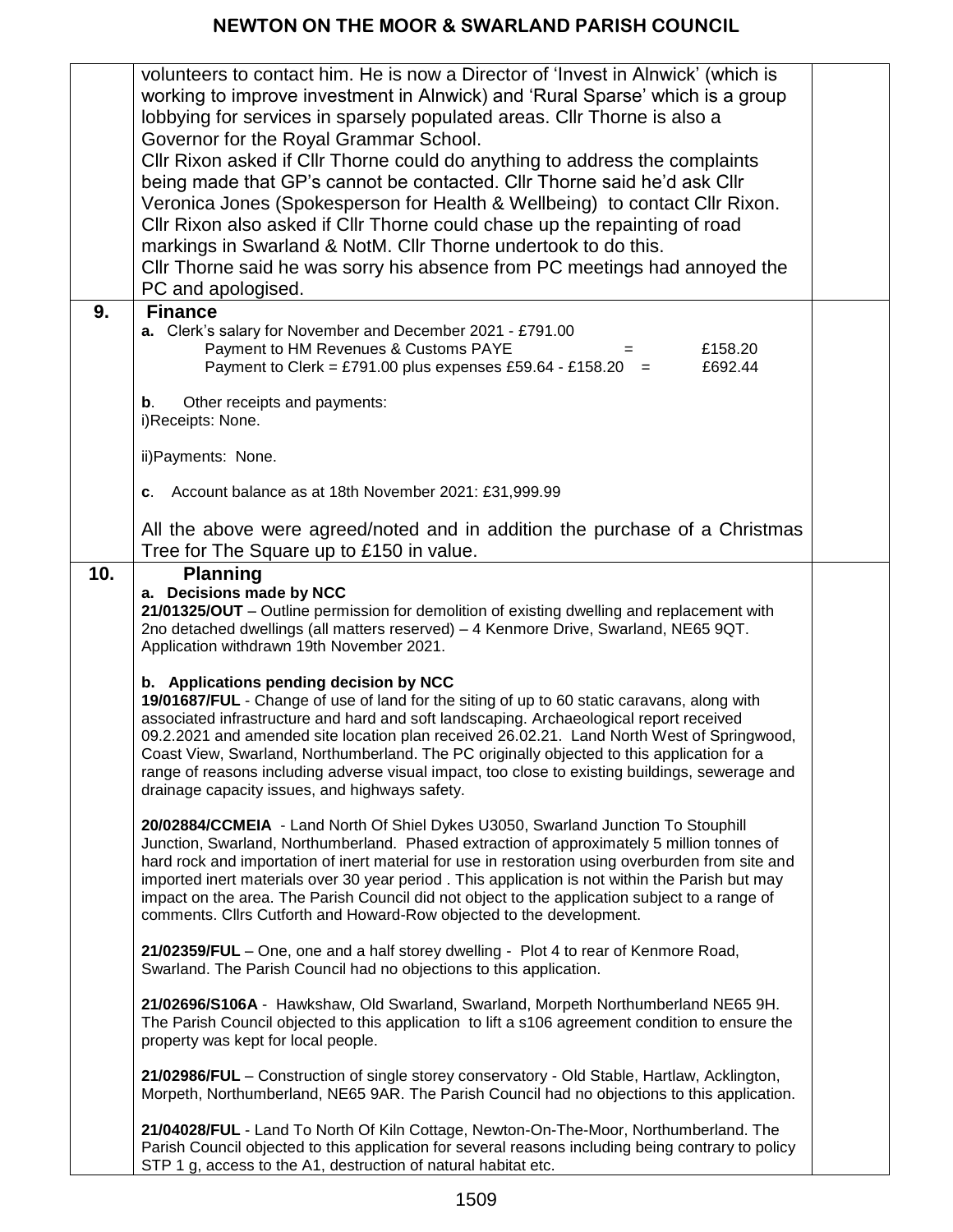| 11. | 21/04103/FUL - Demolish existing rear conservatory and porch and replace with new extension.<br>Replace existing white PVC double glazed windows, fasica boards and rainwater goods with<br>new grey PVC double glazed windows, fascia boards and rainwater goods. Replace existing<br>front porch - footprint, height and width will be like for-like - colour to be grey to match windows<br>etc.1 Beechcroft, Swarland NE65 9HA. The Parish Council had no objections to this application.<br>21/04252/FUL - Erection of single storey rear extension. The Willows, 3 The Old Tweed Mill,<br>Swarland, NE65 9LX. The Parish Council had no objections to this application.<br>c. Planning matters for Parish Council to consider<br>21/04446/FUL - Construction of 7no detached bungalows and associated road and ground<br>works on former grazing land. Land North Of 3 Nelson Drive, Nelson Drive, Swarland,<br>Northumberland. Comments invited until 13th December 2021.<br>Cllrs discussed this application. It had been noted that the red line outlining the site includes<br>beyond the site/ This is a significant application which already has outline permission in place.<br><b>Complaints:</b><br>• Leamington Lane drain and manhole outside Swarland Primary school - blockage |  |
|-----|----------------------------------------------------------------------------------------------------------------------------------------------------------------------------------------------------------------------------------------------------------------------------------------------------------------------------------------------------------------------------------------------------------------------------------------------------------------------------------------------------------------------------------------------------------------------------------------------------------------------------------------------------------------------------------------------------------------------------------------------------------------------------------------------------------------------------------------------------------------------------------------------------------------------------------------------------------------------------------------------------------------------------------------------------------------------------------------------------------------------------------------------------------------------------------------------------------------------------------------------------------------------------------------------------|--|
|     | issues referred to NCC 5.2.2020. Being taken up by NCC/OpenReach.<br>• 'No footpath' sign at entrance of The Springwood knocked down. Reported to NCC -                                                                                                                                                                                                                                                                                                                                                                                                                                                                                                                                                                                                                                                                                                                                                                                                                                                                                                                                                                                                                                                                                                                                            |  |
|     | 22.10.20                                                                                                                                                                                                                                                                                                                                                                                                                                                                                                                                                                                                                                                                                                                                                                                                                                                                                                                                                                                                                                                                                                                                                                                                                                                                                           |  |
|     | • Overhanging branches on C106 from Alnwick Fords to Glantlees turnoff.<br>• Pothole complaints A697 and Longframlington Road (Cllr Mansfield).                                                                                                                                                                                                                                                                                                                                                                                                                                                                                                                                                                                                                                                                                                                                                                                                                                                                                                                                                                                                                                                                                                                                                    |  |
|     | • Pothole on Longframlington Road (Cllr Francis).                                                                                                                                                                                                                                                                                                                                                                                                                                                                                                                                                                                                                                                                                                                                                                                                                                                                                                                                                                                                                                                                                                                                                                                                                                                  |  |
|     | • Footpath sign opposite Blue House NotM broken off - referred to NCC.                                                                                                                                                                                                                                                                                                                                                                                                                                                                                                                                                                                                                                                                                                                                                                                                                                                                                                                                                                                                                                                                                                                                                                                                                             |  |
|     | • Weeds not being treated on footpath to south of The Square.<br>• Damage to road north of NotM leading to A1 - 8.8.21                                                                                                                                                                                                                                                                                                                                                                                                                                                                                                                                                                                                                                                                                                                                                                                                                                                                                                                                                                                                                                                                                                                                                                             |  |
|     | . Soil and other material in Bari Bar Car Park, Coast View, Swarland - 9.8.21.                                                                                                                                                                                                                                                                                                                                                                                                                                                                                                                                                                                                                                                                                                                                                                                                                                                                                                                                                                                                                                                                                                                                                                                                                     |  |
|     | • Request for 'No entry' sign at Cherry Tree Drive due to Percy Wood visitors getting<br>lost. - referred to NCC - 22.9.21.                                                                                                                                                                                                                                                                                                                                                                                                                                                                                                                                                                                                                                                                                                                                                                                                                                                                                                                                                                                                                                                                                                                                                                        |  |
|     | • Footpath sign broken off east of PW main entrance, Leamington Lane - referred to<br>NCC-22.9.21.                                                                                                                                                                                                                                                                                                                                                                                                                                                                                                                                                                                                                                                                                                                                                                                                                                                                                                                                                                                                                                                                                                                                                                                                 |  |
|     | • Complaint about condition of estate roads in Swarland 'are we being taken for fools?'.                                                                                                                                                                                                                                                                                                                                                                                                                                                                                                                                                                                                                                                                                                                                                                                                                                                                                                                                                                                                                                                                                                                                                                                                           |  |
|     | • Request to NCC for road sign to The Old Tweed Mill, Swarland - 3.11.21                                                                                                                                                                                                                                                                                                                                                                                                                                                                                                                                                                                                                                                                                                                                                                                                                                                                                                                                                                                                                                                                                                                                                                                                                           |  |
|     | . 23.11.21 Query about planning permission being needed for touring caravan parking -<br>Clerk to contact NCC not to make complaint but to enquire about use of site for<br>caravans.                                                                                                                                                                                                                                                                                                                                                                                                                                                                                                                                                                                                                                                                                                                                                                                                                                                                                                                                                                                                                                                                                                              |  |
|     | Three signs are now broken off and no response has been received from NCC. Clerk to chase<br>this up.                                                                                                                                                                                                                                                                                                                                                                                                                                                                                                                                                                                                                                                                                                                                                                                                                                                                                                                                                                                                                                                                                                                                                                                              |  |
| 12. | <b>Correspondence:</b>                                                                                                                                                                                                                                                                                                                                                                                                                                                                                                                                                                                                                                                                                                                                                                                                                                                                                                                                                                                                                                                                                                                                                                                                                                                                             |  |
|     | Revised register of Electors to be published 1st December 2021.                                                                                                                                                                                                                                                                                                                                                                                                                                                                                                                                                                                                                                                                                                                                                                                                                                                                                                                                                                                                                                                                                                                                                                                                                                    |  |
|     | Google Analytics October report for PC website – previously circulated.                                                                                                                                                                                                                                                                                                                                                                                                                                                                                                                                                                                                                                                                                                                                                                                                                                                                                                                                                                                                                                                                                                                                                                                                                            |  |
| 13. | Requests for next agenda;                                                                                                                                                                                                                                                                                                                                                                                                                                                                                                                                                                                                                                                                                                                                                                                                                                                                                                                                                                                                                                                                                                                                                                                                                                                                          |  |
|     | a. PC Risk Assessment.                                                                                                                                                                                                                                                                                                                                                                                                                                                                                                                                                                                                                                                                                                                                                                                                                                                                                                                                                                                                                                                                                                                                                                                                                                                                             |  |
|     | b. Parking on the C106 through NotM.                                                                                                                                                                                                                                                                                                                                                                                                                                                                                                                                                                                                                                                                                                                                                                                                                                                                                                                                                                                                                                                                                                                                                                                                                                                               |  |
| 14. | <b>Urgent Items - None.</b>                                                                                                                                                                                                                                                                                                                                                                                                                                                                                                                                                                                                                                                                                                                                                                                                                                                                                                                                                                                                                                                                                                                                                                                                                                                                        |  |
| 15. | Dates of Next Meetings: No meeting in December, 26/1/2022 SVH, 23/2/2022<br>JH.                                                                                                                                                                                                                                                                                                                                                                                                                                                                                                                                                                                                                                                                                                                                                                                                                                                                                                                                                                                                                                                                                                                                                                                                                    |  |

 **Meeting finished: 21:00**